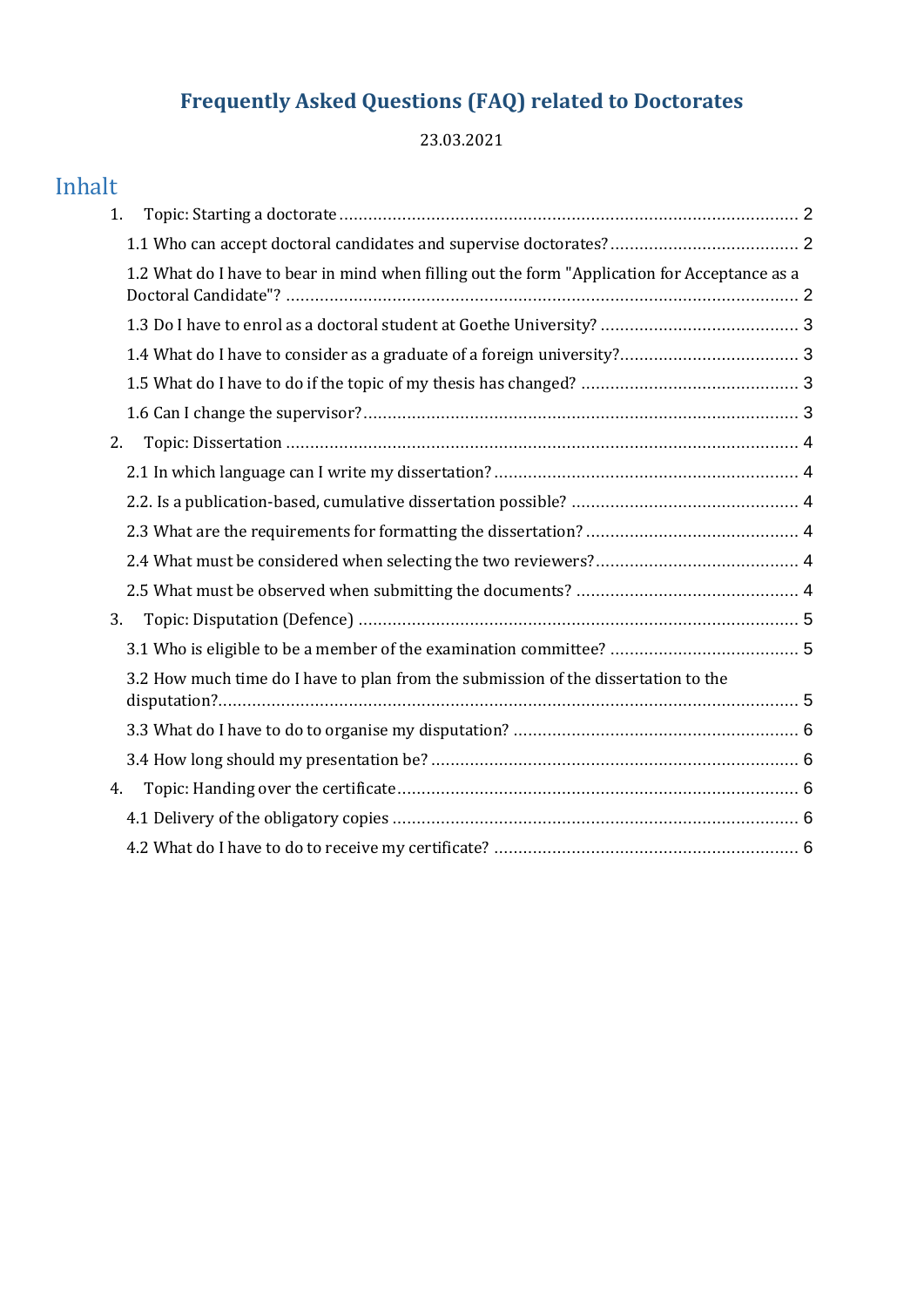This document contains answers to frequently asked questions related to doctorates. It is not an official document! In principle, the requirements formulated in the official rules and regulations always apply.

**Please note that non-compliance with orders, rules and regulations can lead to a delay in your procedure or even to the failure of your doctorate, depending on the severity of the violation.**

# <span id="page-1-0"></span>**1. Topic: Starting a doctorate**

If you have a Master's degree from the Department of Physics at Goethe University Frankfurt or a Master's degree in physics from a German or recognised European university, acceptance as a doctoral candidate is quite straightforward.

If you have obtained your degree at a foreign university, please note the information in the file Foreign Degree – [Which documents do I have to submit to the Dean's Office?](https://www.uni-frankfurt.de/99462730.pdf?) (you can also find it in the download area).

If you have a different type of degree, please contact the chairperson of the doctoral committee of the Department of Physics.

## <span id="page-1-1"></span>**1.1 Who can accept doctoral candidates and supervise doctorates?**

It is the candidate's responsibility to find his/her own supervisor. All regular professors (i.e. appointed professors in the sense of  $\S$  61 Abs.1 HHG) at FB13 can supervise their own candidates as well as external candidates, i.e. those who are based in other working groups within and outside the university.

Apl. professors, honorary professors and private lecturers (PDs) as well as emeritus professors can also supervise doctoral candidates at FB13. Junior research group leaders can apply for the right to do a doctorate (more details can be obtained from the Physics dean's office).

One of the two supervisors who later act as reviewers can be external - i.e. outside FB13. However, one of the reviewers must be a regular (appointed) professor in the sense of  $\S 61$  Abs.1 HHG.

Co-supervisors are not necessarily the second reviewers, but can be persons - usually from your research group - who have at least a doctorate and who are your direct contacts for scientific questions during the doctorate.

#### <span id="page-1-2"></span>**1.2 What do I have to bear in mind when filling out the form "Application for Acceptance as a Doctoral Candidate"?**

The "Application for Acceptance as a Doctoral Candidate" should be submitted to the dean's office **before** you start your doctorate (signed by you and the supervisor, if possible also by the second supervisor). For degrees obtained outside of FB13, please submit an officially certified copy of your **Diploma/Master's certificate** and **Transcripts and grade overviews of previous studies at a university** (only one copy). To save costs, you can alternatively submit the originals to the dean's office - we will then make a copy. For graduates of FB13, a simple, uncertified copy is sufficient.

In addition, the application for acceptance as a doctoral candidate must be accompanied by an **exposé**, the details of which you should discuss with your supervisor. The exposé is a brief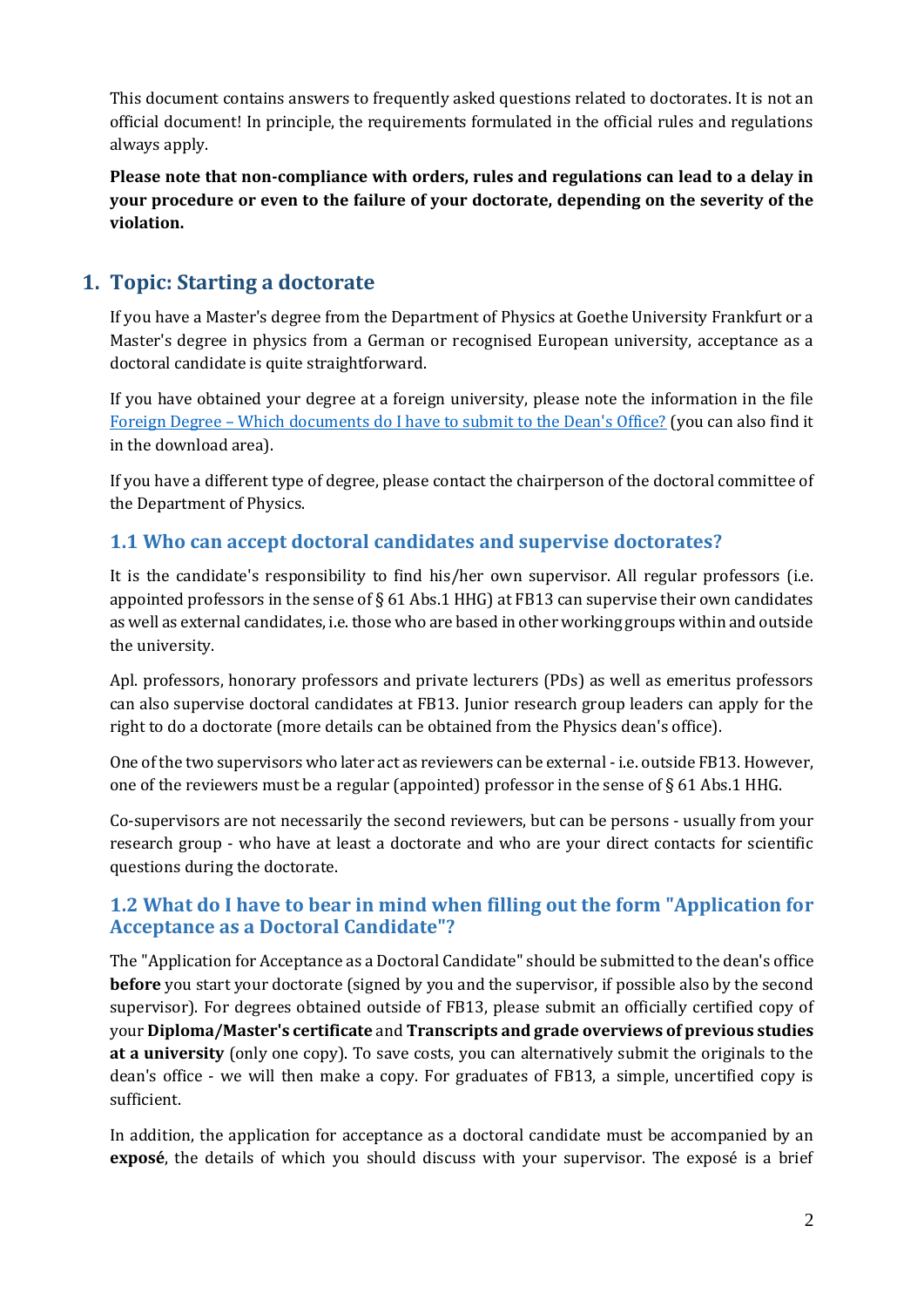description of the doctoral project (e.g. a bullet-point plan of the first six months of the doctorate), which must be signed by the first supervisor.

The current acceptance form for doctorates also includes a **supervision agreement**, which is concluded between the doctoral candidate, the first supervisor and (if desired) a co-supervisor or mentor. A co-supervisor / mentor can (if desired) accompany the doctoral project and should be present at the supervision meetings, which are to be conducted at least once a year, documented by the doctoral candidate and archived in the working groups.

After acceptance by the doctoral committee, you will receive a **letter of acceptance** signed by the dean, which may also contain conditions. This acceptance letter serves as proof of your acceptance as a doctoral candidate.

Please use the **[Application for Acceptance as a Doctoral Candidate](https://www.uni-frankfurt.de/75849349/annahme-als-doktorandin-neu-englisch_ausfullbar.pdf)**, which you can find in the download area on our website.

## <span id="page-2-0"></span>**1.3 Do I have to enrol as a doctoral student at Goethe University?**

Regardless of the employment status at Goethe University, doctoral students can (but must not) enrol at the Study Service Centre (SSC) on the Westend Campus of Goethe University in accordance with § 3 Para. 3 No. 11 of the ImmaVO if they present the signed "Letter of Acceptance - Acceptance as a Doctoral Candidate".

If the doctoral committee has attached conditions to your acceptance as a doctoral candidate, you must enrol for the time until you have fulfilled the conditions.

There are currently no deadlines for doctoral students to enrol in the SSC. However, the fee for the current semester must be paid in full regardless of when you enrol. Please inform yourself about the procedure on the **[SSC homepage](https://www.uni-frankfurt.de/91646199/Studium_an_der_Goethe_Universit%C3%A4t)**.

#### <span id="page-2-1"></span>**1.4 What do I have to consider as a graduate of a foreign university?**

Graduates of foreign universities must submit their application for acceptance as a doctoral candidate as early as possible; the documents to be submitted can be found in the file [Foreign](https://www.uni-frankfurt.de/99462730.pdf?)  Degree – [Which documents do I have to submit to the Dean's Office?](https://www.uni-frankfurt.de/99462730.pdf?) in the download area. The International Office checks your degree for equivalence to the degrees of German universities. Candidates whose degrees do not correspond to those of German universities in terms of scope and quality are usually accepted as doctoral candidates provisionally and with conditions. These conditions must be fulfilled by the submission of the dissertation at the latest.

#### <span id="page-2-2"></span>**1.5 What do I have to do if the topic of my thesis has changed?**

If it is only an editorial change or modification of the provisional thesis title stated in the application for acceptance as a doctoral candidate, you do not have to take action. However, if it is a substantive / thematic change, this must be communicated to the doctoral committee.

#### <span id="page-2-3"></span>**1.6 Can I change the supervisor?**

According to § 4 (10) of the doctoral regulations of the mathematics and natural sciences departments at Goethe University Frankfurt, you can apply for a change of the supervisory relationship in writing without any formalities. The letter must be signed by the previous and the future supervisor as well as by you.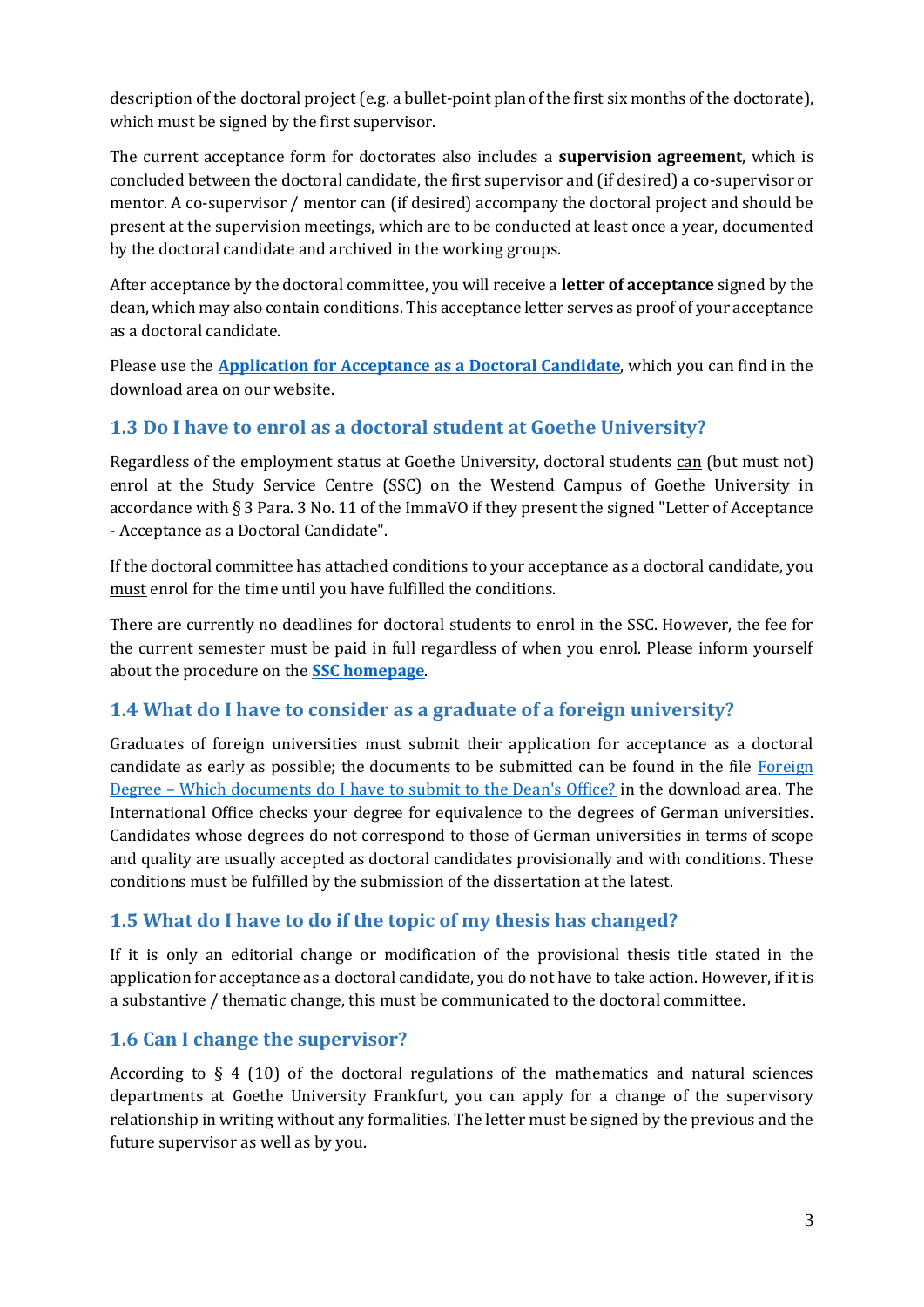# <span id="page-3-0"></span>**2. Topic: Dissertation**

#### <span id="page-3-1"></span>**2.1 In which language can I write my dissertation?**

In principle, dissertations can be submitted in German or English.

Regardless of the language of the dissertation, a detailed German abstract must be included.

### <span id="page-3-2"></span>**2.2. Is a publication-based, cumulative dissertation possible?**

According to decisions of the physics department, publication-based (cumulative) dissertations are generally not admitted. Exceptions must be clearly recognisable as such and are only possible in very well justified special cases. In this case, an application must be submitted to the doctoral committee in advance of writing the dissertation, which will examine the individual case.

The dissertation is usually monographic. See also the [implementation regulations for the](https://www.uni-frankfurt.de/95638934/wichtige-informationen-important-information.pdf)  [preparation of the dissertation in physics](https://www.uni-frankfurt.de/95638934/wichtige-informationen-important-information.pdf) in our download area.

#### <span id="page-3-3"></span>**2.3 What are the requirements for formatting the dissertation?**

At the end of the doctoral regulations you will find a sample for the title page. Beyond that, you are free in your design with regard to font etc., but should of course follow the advice of your supervisor and successful role models.

#### <span id="page-3-4"></span>**2.4 What must be considered when selecting the two reviewers?**

The dissertation is reviewed by two persons. The following are eligible: the person responsible for the supervision (§ 4 Para. 2), emeritus or retired professors, honorary professors or other habilitated scientists. One of the two reviewers must be a professor of the Department of Physics within the meaning of § 61 Para.1 HHG, i.e. a regular (appointed) professor.

The names of the reviewers will be communicated to the doctoral candidate.

#### <span id="page-3-5"></span>**2.5 What must be observed when submitting the documents?**

The doctoral office only accepts complete documents. Information on the required documents can be found on th[e website of the doctoral office.](https://www.uni-frankfurt.de/42800906/Promotionsb%C3%BCro_der_Mathematisch_Naturwissenschaftlichen_Fachbereiche)

As a rule, the following is required for submission (information from a field report by two doctoral candidates in 2018):

- Two copies of the dissertation for the reviewers (stamped in the doctoral office and then ideally hand them over in person) and five additional copies  $= 7$  copies in total. *Note:* For a dissertation in English, no additional forms are necessary, but the dissertation must then contain a summary of at least five pages in German! The submission of a dissertation in a foreign language - other than English - requires the prior approval of the doctoral committee.
- Electronic version of the dissertation (CD/DVD, USB stick or pdf of the dissertation by email).
- An abstract of no more than two pages in German not included in the dissertation, but extra.
- Declaration and assurance that the dissertation has been written independently and that no doctoral examination in the mathematical-scientific field has been taken so far.
- Application for the opening of the doctoral procedure ("Enclosed, I submit my dissertation [...]").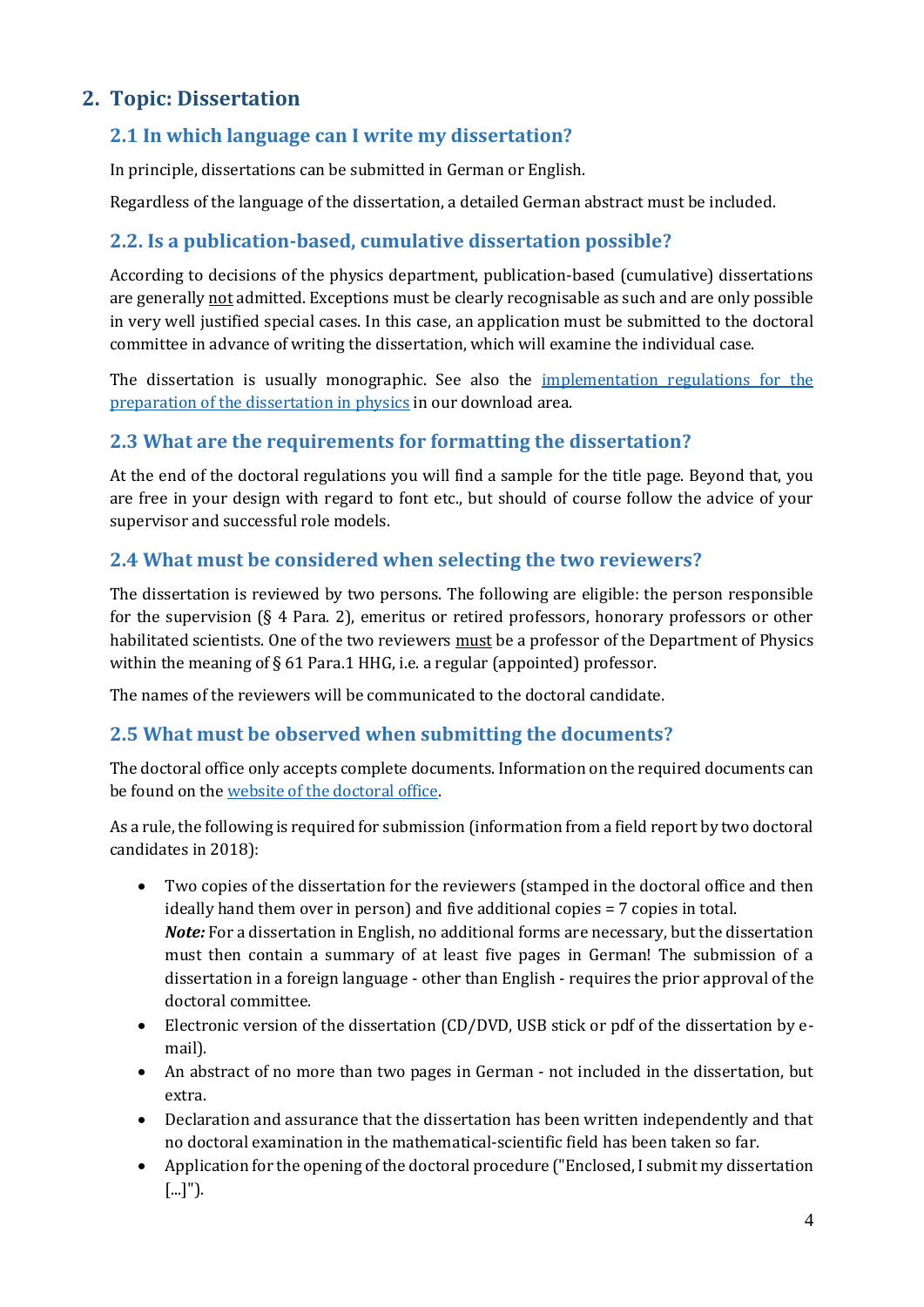- Curriculum vitae with photo (extra, but must also be included in the dissertation). *Important:* Date and place of birth (required for the doctoral certificate). The curriculum vitae should show in particular the academic career and academic teachers; the year and place of the school-leaving examination should also be indicated.
- Copy of the Master's certificate with presentation of the original or a certified copy instead. In the case of foreign certificates, a German or English translation with grades must be submitted (already required for official acceptance as a doctoral candidate and forwarded by the dean's office to the doctoral office).
- A list of examiners for the disputation can already be submitted, but an appointment with them can only be made officially after the end of the circulation (see below).

Upon successful submission, you will receive a request to transfer the doctoral fee of currently 150 €.

# <span id="page-4-0"></span>**3. Topic: Disputation (Defence)**

## <span id="page-4-1"></span>**3.1 Who is eligible to be a member of the examination committee?**

According to the doctoral regulations § 9: "The members of the examination board who belong to the doctoral department should have a majority in the board."

The examination committee consists of the two reviewers and two other professors (or: emeritus or retired professors or honorary professors or other habilitated academics belonging to the department), whereby at least three of the members must be professors within the meaning of § 61 HHG.

The candidate proposes a possible composition of the examination board to his/her first examiner. Professors from at least three institutes/research institutions as well as from experimental physics and theory should be represented in the examination board. The majority of the members of the examination board should belong to the physics department of the Goethe University Frankfurt.

A substitute proposal is required for each of the two members of the examination committee who are not reviewers. Care must be taken to ensure that the above criteria for composition are maintained.

The candidate must have the composition of the examination committee approved by the chair of the doctoral committee (currently Prof. Dr. Jens Müller, Institute of Physics) (Form [Examination](https://www.uni-frankfurt.de/42826380/135form_komm_phys.pdf)  [Committee for the Disputation\)](https://www.uni-frankfurt.de/42826380/135form_komm_phys.pdf). If he is not available, approval can be obtained from the dean of the Department of Physics. The approved proposal for the composition of the examination board must be submitted to the doctoral office when submitting the dissertation.

In all other respects, the regulations of the current doctoral regulations of the mathematics and natural sciences departments of the Goethe University Frankfurt apply.

#### <span id="page-4-2"></span>**3.2 How much time do I have to plan from the submission of the dissertation to the disputation?**

You should allow a total of at least three months between the submission of the dissertation and the disputation. This is made up as follows:

 **At least 4 weeks** for **obtaining the reviews** (done by the doctoral office). After a certain period of time, the reviewers will be reminded by the doctoral office. If the thesis is